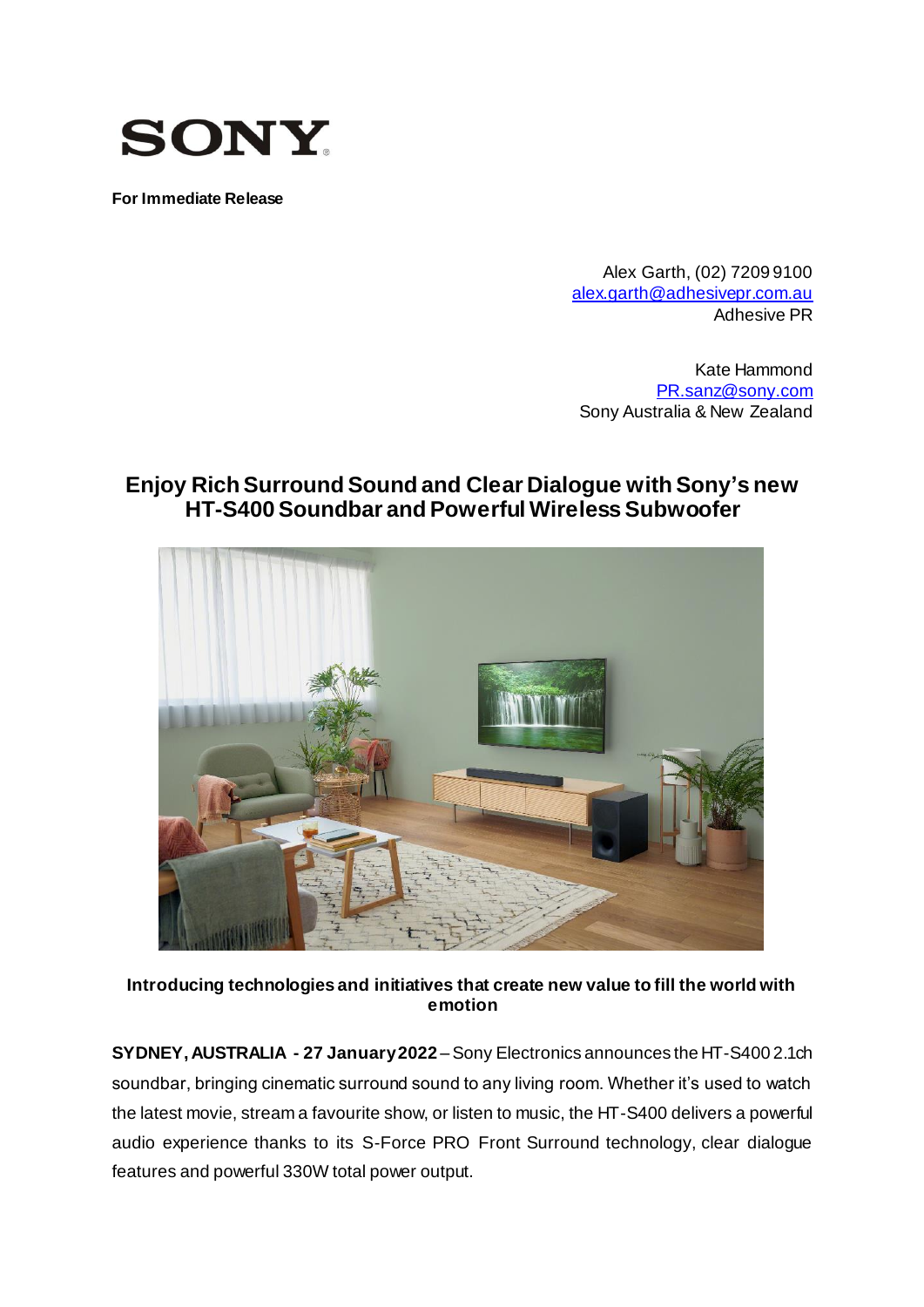### **Surround sound made simple**

The HT-S400 lets users hear sound from all around thanks to high-quality Dolby® Digital with Sony's own virtual surround sound technology S-Force PRO Front Surround. It puts viewers right in the action of their favorite movies by emulating cinema-style surround sound. By using front speakers only, Sony's unique digital sound field processing technology virtually reproduces the surround sound field.



**Clearer sound and dialogue with X-Balanced Speaker Unit and Separated Notch Edge** The front speakers include an X-Balanced Speaker Unit, which features a unique rectangular shape that maximises the diaphragm. It also reduces driver excursion while maintaining sound pressure, resulting in less distortion and greater vocal clarity.

The Separated Notch Edge on the X-Balanced Speaker Unit improves vertical amplitude symmetry, which is essential for clear sound quality. It achieves this by using strategically placed cuts on the edge, which helps to control the stress inside and outside the edge of the diaphragm. With these two features, customers will never miss a word during a high-octane action sequence or subtle, tense moment of conversation.

#### **Rich bass sound**

The soundbar comes with a powerful wireless subwoofer with a large 160mm speaker unit to deliver a deeper, richer bass sound. This wireless subwoofer boosts the impact of everything users watch and listen to; feel the deep rumble of thunder and heavy bass beats.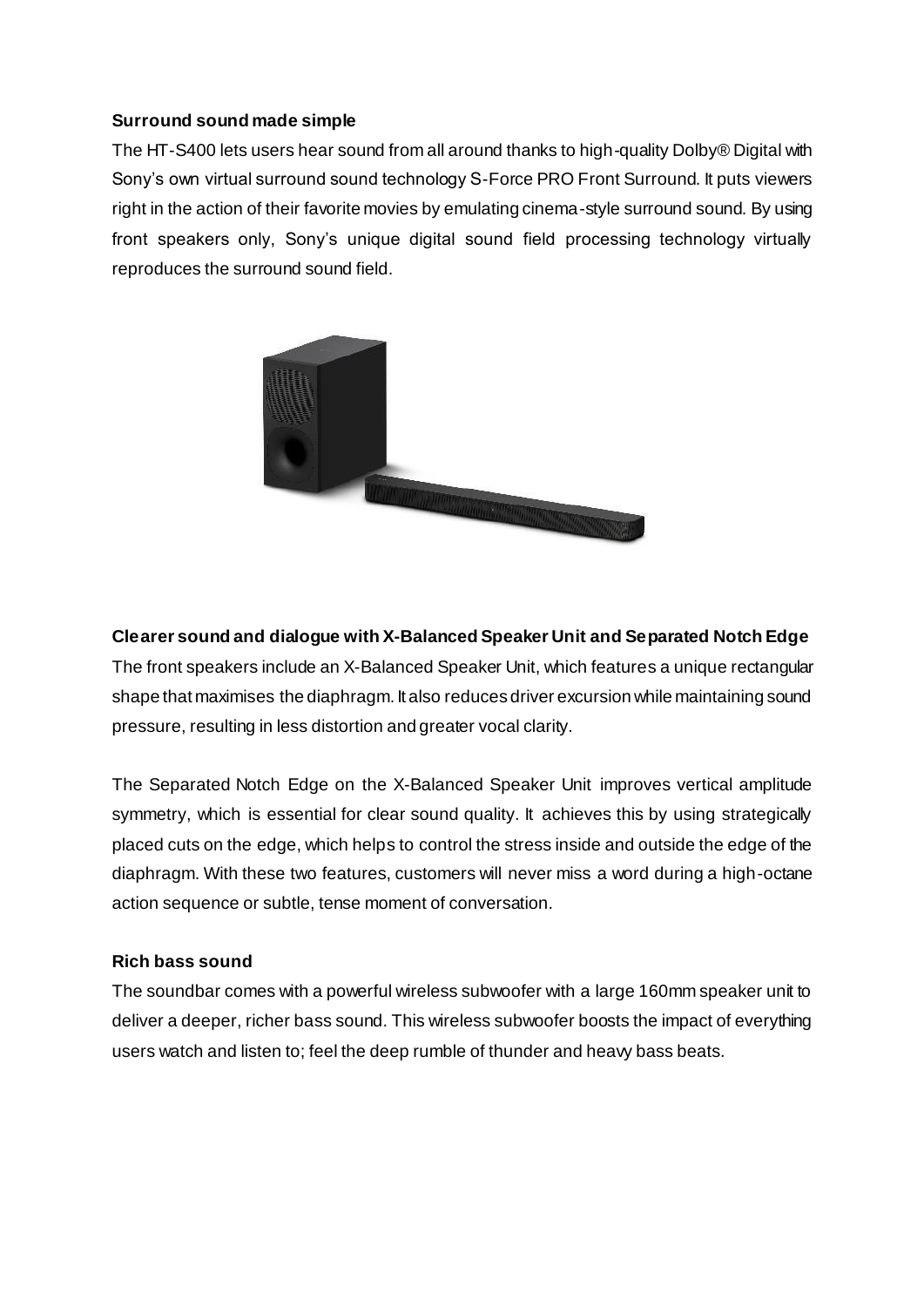## **Effortless BRAVIA™ integration**

Connecting the HT-S400 to Sony's BRAVIA TV is quick and easy. Thanks to an integrated user interface, the soundbar settings automatically appear on the BRAVIA TV's Quick Settings menu for easy control of sound settings and volume<sup>i</sup> with BRAVIA's remote control.

To minimize cable clutter, the HT-S400 soundbar has been built to receive audio wirelessly from a BRAVIA TV for an easy, wireless connection<sup>ii</sup>.



### **A pleasant and intuitive user experience**

The soundbar has been designed to deliver an intuitive user experience thanks to its simple remote control that combines a comfortable hand-fit design with easy operation. It also provides easy access to Voice mode for clearer dialogue and Night mode for when users want to watch TV without waking the house.

The ease of use is also found through the convenient OLED display window on the soundbar, which offers at-a-glance status information on remote control functions, including input source, volume, and sound settings.

### **Sustainability in mind**

Sony's products are designed not only for excellent sound quality but also with the environment in mind. Sony's originally developed recycled plastic, which is used in the subwoofer rear panel of the HT-S400, required many years of research and design to ensure the sustainable materials would meet Sony's strict audio requirements. Incorporating these materials reflects Sony's commitment to reducing the environmental impact of its products and practices<sup>iii</sup>. To learn more, please se[e here](https://www.sony-asia.com/electronics/sustainable-audio).